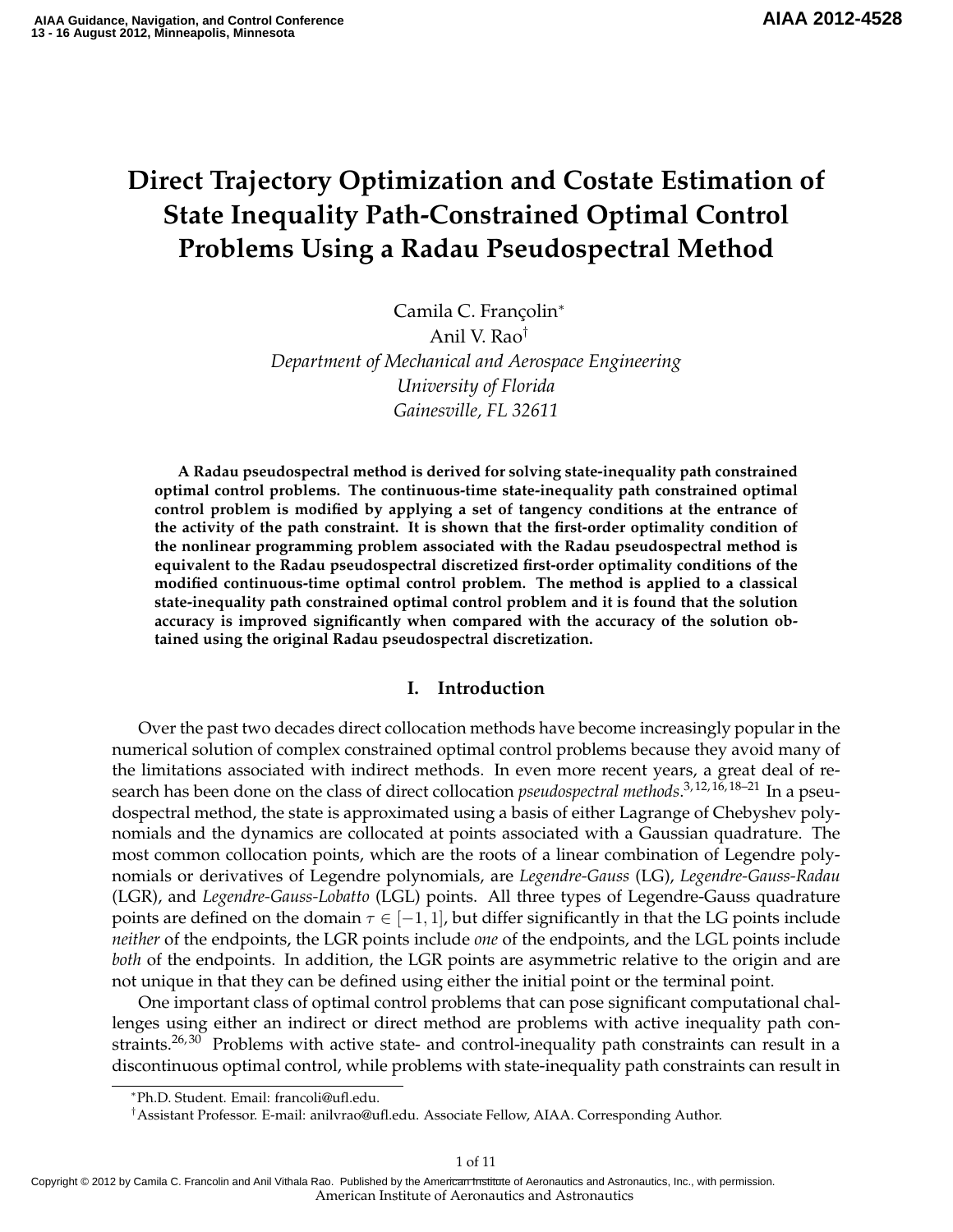a non-smooth state and/or a discontinuous costate. When an inequality path constrained optimal control problem is solved using an indirect method, the first-order optimality conditions from the calculus of variations must be modified in order to properly account for possible discontinuities in the optimal solution. On the other hand, when a direct method is used to solve an inequality path-constrained optimal control problem, the state is generally approximated using a piecewise smooth function and any possible discontinuities may not be located at a mesh point that defines the junction between two piecewise smooth segments.

In this paper we develop a new direct collocation approach for accurately solving continuoustime optimal control problems with state-inequality path constraints. The approach is motivated by the results of Ref. 35 where it was shown that the accuracy of the pseudospectral costate estimate can be quite poor due to discontinuities that arise in the presence of active state-inequality path constraints. The method developed in this paper utilizes a modified version of the Radau pseudospectral method.<sup>18-20</sup> Specifically, the optimal control problem is divided into a mesh such that the times of the mesh points are included as variables in the optimal control problem. This leads to an optimal control problem where it is desired to determine not only the optimal state and control in each mesh interval, but it is also desired to determine the optimal values of mesh point times. Furthermore, the standard Radau pseudospectral method is reformulated by including a set of tangency conditions<sup>26</sup>) that define the conditions at the start of the constrained arc.

### **II. Continuous Bolza Optimal Control Problem**

Consider the following continuous-time state-inequality path constrained optimal control problem on the domain  $t \in [t_0, t_f] = \mathcal{I}$ , where  $\mathcal I$  has been divided into K mesh intervals  $S_k =$  $[T_{k-1}, T_k] \subseteq [t_0, t_f], (k = 1, \ldots, K)$ , where  $T_0 = t_0$ ,  $T_K = t_f$ ,  $T_{k-1} < T_k$ ,  $(k = 1, \ldots, K)$ , and  $\bigcup_{k=1}^K S_k = \mathcal{I}$ . Furthermore, without loss of generality we can transform the independent variable in each mesh interval from  $t\in[T_{k-1},T_k]$  to  $\tau^{(k)}\in[-1,+1]$  via the affine transformation

$$
t = \frac{T_k - T_{k-1}}{2}\tau^{(k)} + \frac{T_k + T_{k-1}}{2} \tag{1}
$$

The optimal control problem is then stated as follows. Determine the state,  $\mathbf{y}^{(k)}(\tau^{(k)};T_{k-1},T_k)\in$  $\mathbb{R}^n$  and the control,  $\mathbf{u}^{(k)}(\tau^{(k)};T_{k-1},T_k)\in\mathbb{R}^m$ , in mesh intervals  $k\in[1,\ldots,K]$  that minimize the cost functional

$$
J = \Phi(\mathbf{y}^{(1)}(T_0), T_0, \mathbf{y}^{(K)}(T_K), T_K)
$$
  
+ 
$$
\sum_{k=1}^{K} \frac{T_k - T_{k-1}}{2} \int_{-1}^{+1} g(\mathbf{y}^{(k)}(\tau^{(k)}, T_{k-1}, T_k), \mathbf{u}^{(k)}(\tau^{(k)}; T_{k-1}, T_k), \tau^{(k)}; T_{k-1}, T_k) d\tau
$$
 (2)

subject to the dynamic constraint

$$
\frac{T_k - T_{k-1}}{2} \mathbf{f}(\mathbf{y}^{(k)}(\tau^{(k)}; T_{k-1}, T_k), \mathbf{u}^{(k)}(\tau^{(k)}; T_{k-1}, T_k), \tau^{(k)}; T_{k-1}, T_k) - \nabla_{\tau} \mathbf{y}^{(k)}(\tau^{(k)}; T_{k-1}, T_k) = \mathbf{0}, \quad (k = 1, \dots, K),
$$
\n(3)

the boundary condition

$$
\phi(\mathbf{y}^{(1)}(T_0), T_0, \mathbf{y}^{(K)}(T_K), T_K) = \mathbf{0},\tag{4}
$$

and the state-inequality path constraint

$$
C(\mathbf{y}^{(k)}(\tau^{(k)};T_{k-1},T_k),\tau^{(k)};T_{k-1},T_k) \leq \mathbf{0}, \quad (k=1,\ldots,K). \tag{5}
$$

### 2 of 11

American Institute of Aeronautics and Astronautics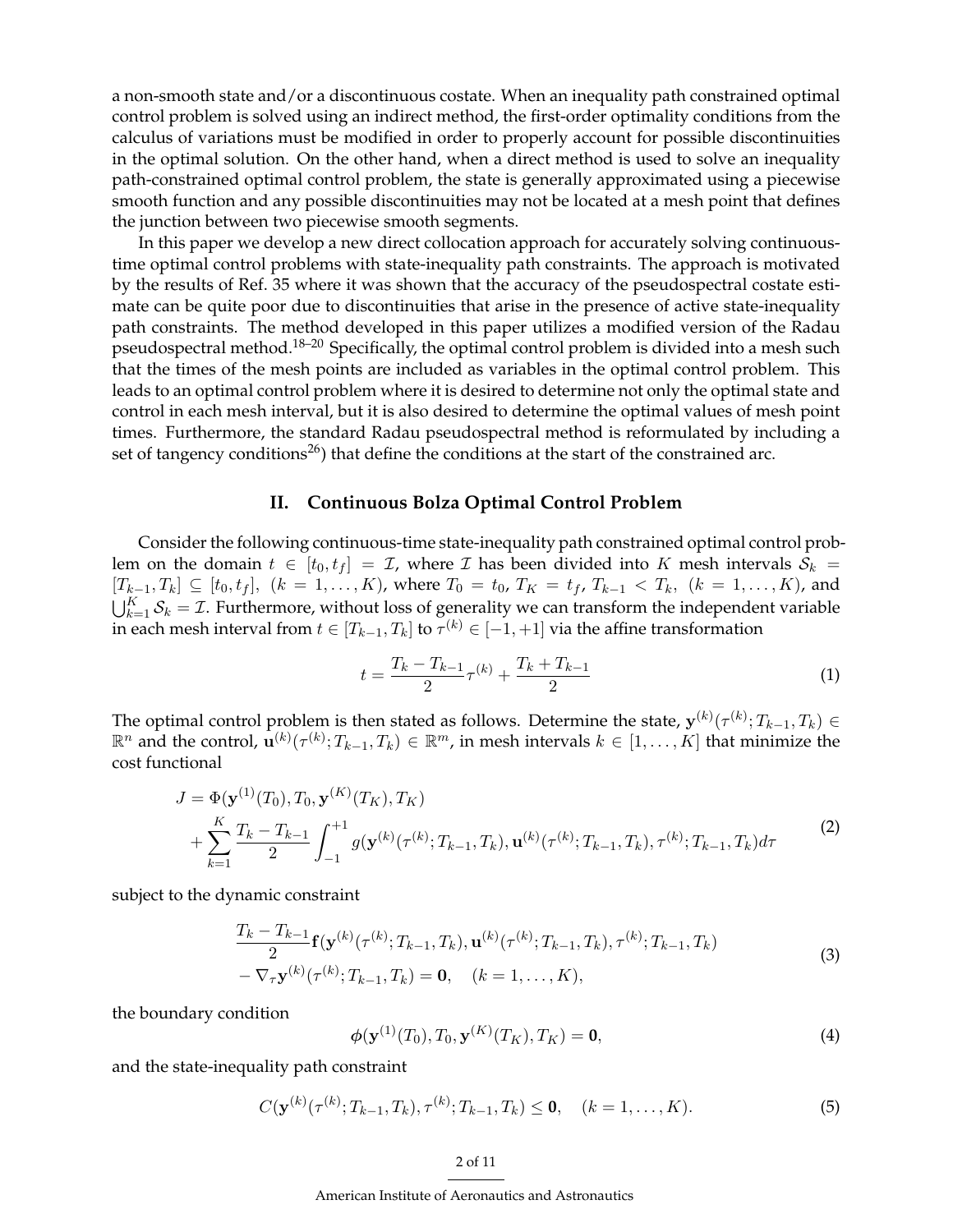From this point forth the optimal control problem defined in Eqs. (2)–(5) will be denoted problem  $P$ . We note that generality is not lost in problem  $P$  by considering a scalar state-inequality path constraint because our approach can be applied to a vector inequality path constraint by considering each component individually. Furthermore, we consider the specific case of three mesh intervals (that is,  $K = 3$ ) such that on the optimal solution the state-inequality path constraint is inactive in the first mesh interval, active in the second interval, and again inactive in the third mesh interval, and the switch times in the path constraint occur at *unknown* times  $T_1 \in I$  and  $T_2 \in I$ ,  $T_1 < T_2$ . The state-inequality path constraint in problem  $P$  can be replaced by the conditions

$$
\psi(\mathbf{y}^{(2)}(T_1), T_1) = \mathbf{0}.\tag{6}
$$

where

$$
\psi(\mathbf{y}^{(2)}(\tau^{(2)};T_1,T_2),\tau;T_1,T_2) \equiv \begin{bmatrix} C(\mathbf{y}^{(2)}(\tau^{(2)};T_1,T_2),\tau^{(2)};T_1,T_2) \\ \nabla_{\tau}C(\mathbf{y}^{(2)}(\tau^{(2)};T_1,T_2),\tau^{(2)};T_1,T_2) \\ \n\vdots \\ \nabla_{\tau}^{q-1}C(\mathbf{y}^{(2)}(\tau^{(2)};T_1,T_2),\tau^{(2)};T_1,T_2) \end{bmatrix}
$$
(7)

along with the following state and control equality path constraint:

$$
\nabla^q_\tau C(\mathbf{y}^{(2)}(\tau^{(2)}; T_1, T_2), \mathbf{u}^{(2)}(\tau^{(2)}; T_1, T_2), \tau^{(2)}; T_1, T_2) = 0.
$$
\n(8)

The method described in this paper is then developed using the following modification of problem  $\mathcal P$ . Minimize the cost functional of Eq. (2) subject to the dynamic constraint of Eq. (3), the boundary conditions of Eq. (4) and (6), and the path constraint of Eq. (8). This modified optimal control problem will be referred to henceforth as problem  $M$ . It is seen that, unlike problem  $P$ , problem M contains an interior-point constraint due to the tangency conditions that determine the start of the segment where the inequality path constraint is binding at the optimal solution.

The first-order optimality conditions of problem  $M$  obtained using the calculus of variations are given  $as^{26}$ 

$$
\mathbf{0} = \nabla_u H^{(k)}, \quad (k = 1, 2, 3), \tag{9}
$$

$$
\nabla_{\tau} \lambda^{(k)} = -\frac{T_k - T_{k-1}}{2} \nabla_y H^{(k)}, \quad (k = 1, 2, 3), \tag{10}
$$

$$
\boldsymbol{\lambda}^{(1)}(T_0) = -\nabla_{y^{(1)}(T_0)}(\boldsymbol{\Phi} - \langle \boldsymbol{v}, \boldsymbol{\phi} \rangle), \tag{11}
$$

$$
\boldsymbol{\lambda}^{(2)}(T_1) = \boldsymbol{\lambda}^{(1)}(T_1) + \nabla_{y^{(1)}(T_1)} \langle \boldsymbol{\omega}, \boldsymbol{\psi} \rangle, \tag{12}
$$

$$
\lambda^{(3)}(T_2) = \lambda^{(2)}(T_2), \tag{13}
$$

$$
\boldsymbol{\lambda}^{(3)}(T_3) = \nabla_{y^{(3)}(T_3)}(\boldsymbol{\Phi} - \langle \boldsymbol{v}, \boldsymbol{\phi} \rangle), \tag{14}
$$

$$
H^{(1)}(T_0) = \nabla_{T_0} (\Phi - \langle v, \phi \rangle) = -\frac{T_1 - T_0}{2} \int_{-1}^{+1} \nabla_{T_0} H^{(1)} d\tau + \frac{1}{2} \int_{-1}^{+1} H^{(1)} d\tau, \tag{15}
$$

$$
H^{(2)}(T_1) = H^{(1)}(T_1) - \nabla_{T_1} \langle \omega, \psi \rangle, \tag{16}
$$

$$
H^{(3)}(T_2) = H^{(2)}(T_2), \tag{17}
$$

$$
H^{(3)}(T_3) = -\nabla_{T_3}(\Phi - \langle v, \phi \rangle) = \frac{T_3 - T_2}{2} \int_{-1}^{+1} \nabla_{T_3} H^{(3)} d\tau + \frac{1}{2} \int_{-1}^{+1} H^{(3)} d\tau, \tag{18}
$$

where  $\lambda(\tau) \in \mathbb{R}^n$  is the costate,  $\gamma(\tau) \in \mathbb{R}$  is the Lagrange multiplier associated with the path constraint of Eq. (8),  $v \in \mathbb{R}^p$  is the Lagrange multiplier associated with the boundary condition of Eq. (4),  $\omega \in \mathbb{R}^q$  is the Lagrange multiplier associated with the tangency conditions of Eq. (6), and

$$
H^{(k)} = g^{(k)} + \langle \mathbf{\lambda}^{(k)}, \mathbf{f}^{(k)} \rangle, \qquad (k = 1, 3),
$$
  
\n
$$
H^{(k)} = g^{(k)} + \langle \mathbf{\lambda}^{(k)}, \mathbf{f}^{(k)} \rangle - \langle \gamma^{(k)}, \nabla^q_\tau C^{(k)} \rangle, \qquad (k = 2)
$$
\n(19)

American Institute of Aeronautics and Astronautics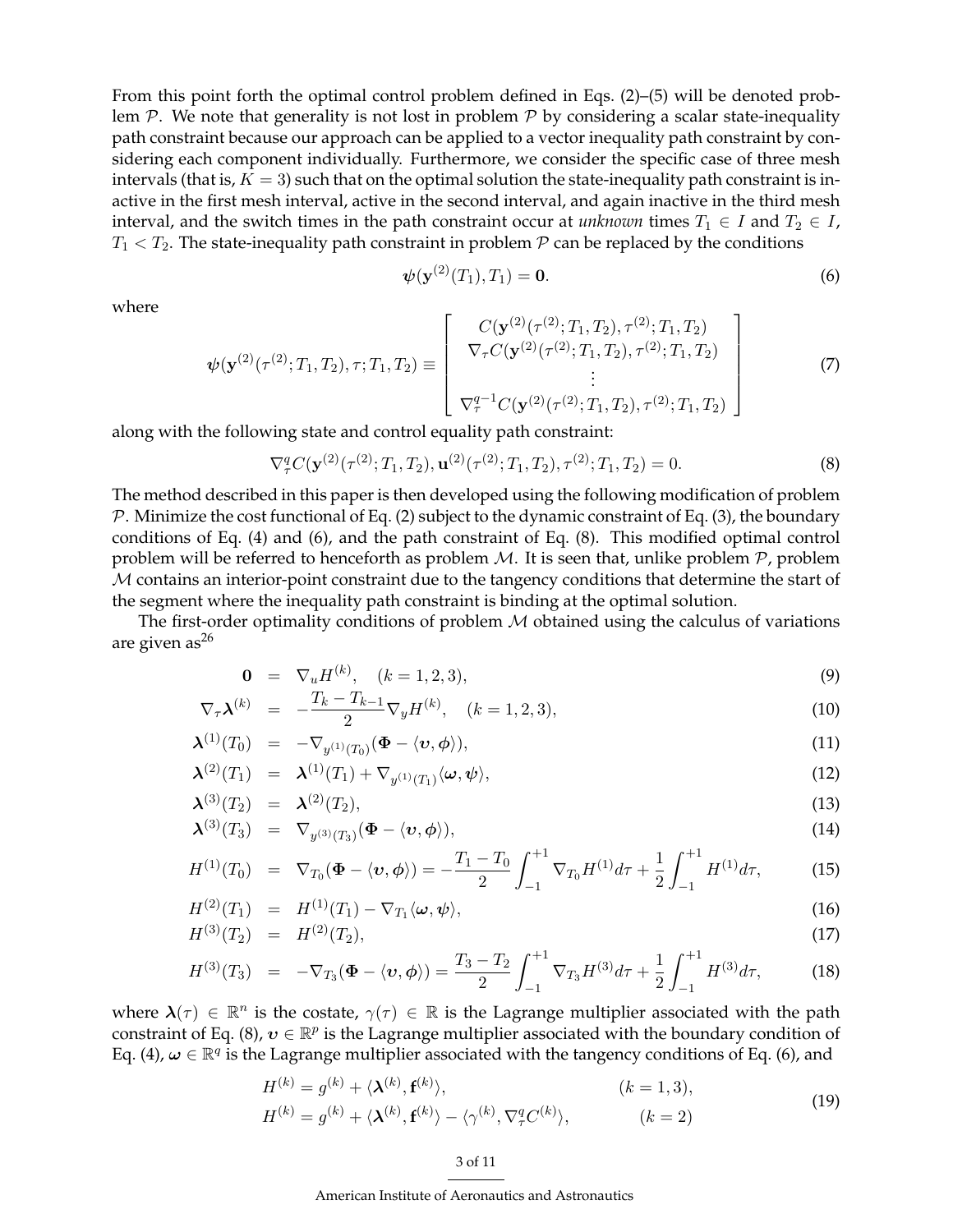is the augmented Hamiltonian.

## **III. Radau Pseudospectral Method for Problem** M

We now discretize problem  ${\cal M}$  using the previously developed *Radau pseudospectral method*. $^{18-20}$ In the Radau pseudospectral method, the state and its time derivative are approximated, respectively, in each mesh interval  $S_k$ ,  $(k = 1, \ldots, K)$ , as

$$
\mathbf{y}^{(k)}\left(\tau^{(k)}; T_{k-1}, T_k\right) \approx \mathbf{Y}^{(k)}\left(\tau^{(k)}\right) = \sum_{i=1}^{N_k+1} \mathbf{Y}_i^{(k)} L_i^{(k)}\left(\tau^{(k)}\right),
$$
\n
$$
\nabla_{\tau^{(k)}} \mathbf{y}^{(k)}\left(\tau^{(k)}; T_{k-1}, T_k\right) \approx \nabla_{\tau^{(k)}} \mathbf{Y}^{(k)}\left(\tau^{(k)}\right) = \sum_{i=1}^{N_k+1} \mathbf{Y}_i^{(k)} \nabla_{\tau^{(k)}} L_i^{(k)}\left(\tau^{(k)}\right),
$$
\n(20)

where  $\left(\tau_1^{(k)}\right)$  $\tau_1^{(k)},\ldots,\tau_{N_k}^{(k)}$  $\binom{(k)}{N_k}$  are the LGR points defined on  $\tau \in [-1,+1)$  in mesh interval  $\mathcal{S}_k$ ,  $\tau^{(k)}_{N_k+1} = +1$ is a non-collocated point,  $L_i^{(k)}$  $i^{(k)}(\tau)$ ,  $(i = 1, \ldots, N_k + 1)$  is a basis of  $N_k + 1$  Lagrange polynomials with support points at  $\left(\tau_1^{(k)}\right)$  $\tau_1^{(k)},\ldots,\tau_{N_k+1}^{(k)}\Big)$  and defined as

$$
L_i^{(k)}\left(\tau^{(k)}\right) = \prod_{\substack{j=1\\j\neq i}}^{N_k+1} \frac{\tau^{(k)} - \tau_j^{(k)}}{\tau_i^{(k)} - \tau_j^{(k)}}.\tag{21}
$$

Problem  $M$  is then approximated by the following nonlinear programming problem (NLP, defined as problem  $N$ ). Minimize the cost function

$$
\Phi(\mathbf{Y}_1^{(1)}, T_0, \mathbf{Y}_{N_3+1}^{(3)}, T_3) + \sum_{k=1}^3 \sum_{j=1}^{N_k} \frac{T_k - T_{k-1}}{2} w_j^{(k)} g(\mathbf{Y}_j^{(k)}, \mathbf{U}_j^{(k)}, \tau_j^{(k)}; T_k, T_{k-1})
$$
(22)

subject to the algebraic constraints

$$
\frac{T_k - T_{k-1}}{2} \mathbf{f}(\mathbf{Y}_i^{(k)}, \mathbf{U}_i^{(k)}, \tau_i^{(k)}; T_k, T_{k-1}) - \sum_{j=1}^{N_k+1} D_{ij}^{(k)} \mathbf{Y}_j^{(k)} = \mathbf{0}, \quad (i = 1, ..., N_k),
$$
 (23)

$$
\nabla_i^q C(\mathbf{Y}_j^{(2)}, \mathbf{U}_j^{(2)}, \tau_j^{(2)}; T_2, T_1) = 0, \quad (i = 1, \dots, N_2), \tag{24}
$$

$$
\phi(\mathbf{Y}_1^{(1)}, T_0, \mathbf{Y}_{N_3+1}^{(3)}, T_3) = \mathbf{0}, \qquad (25)
$$

$$
\psi(\mathbf{Y}_1^{(2)},T_1) = \mathbf{0}, \tag{26}
$$

where  $D_{ij}^{(k)} \, = \, \nabla_{\tau} L_i^{(k)}$  $\binom{k}{i}\left(\tau_j^{(k)}\right)$  $\left( j \atop j \right)$  ,  $(i = 1, \ldots, N_k, \; j = 1, \ldots, N_k + 1)$  is the  $N_k \times (N_k + 1)$  Radau pseudospectral differentiation matrix $^{18}$  in mesh interval  $k$ , and  $w_{j}^{(k)}$  $j_j^{(k)}$   $(j = 1, \ldots, N_k)$  are the LGR *weights* in mesh interval k.

### 4 of 11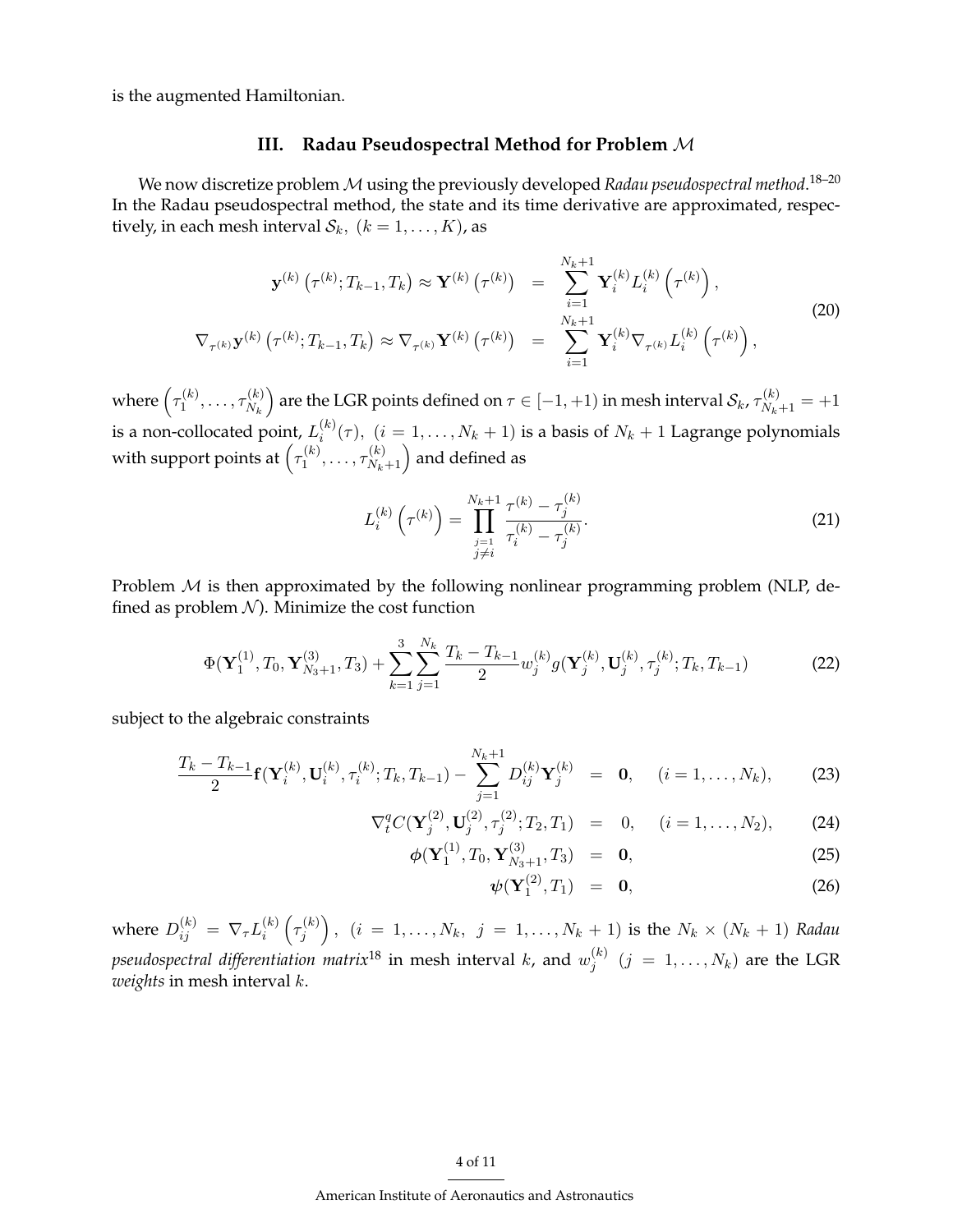## **A. First-Order Optimality Conditions and Transformed Adjoint System of Problem** N

The first-order optimality conditions of problem  $N$  can be written as (see Ref. 36 for details)

$$
\mathbf{0} = \nabla_U H_j^{(k)}, \qquad (k = 1, 2, 3), \qquad (27)
$$
\n
$$
(j = 1, \dots, N_k), \qquad (28)
$$

$$
\mathbf{D}_{j}^{\dagger(1)}\boldsymbol{\lambda}_{1:N_{1}}^{(1)} = -\frac{T_{1}-T_{0}}{2}\nabla_{Y}H_{j}^{(1)} + \frac{\delta_{1j}}{w_{1}^{(1)}}\left(-\nabla_{Y_{1}^{(1)}}\left(\boldsymbol{\Phi}-\langle\boldsymbol{v},\boldsymbol{\phi}\rangle\rangle-\boldsymbol{\lambda}_{1}^{(1)}\right), \qquad (j=1,\ldots,N_{1}), \quad (28)
$$

$$
\mathbf{D}_{j}^{\dagger(2)}\boldsymbol{\lambda}_{1:N_{2}}^{(2)} = -\frac{T_{2}-T_{1}}{2}\nabla_{Y}H_{j}^{(2)} + \frac{\delta_{1j}}{w_{1}^{(2)}}\left(\nabla_{Y_{1}^{(2)}}\langle\boldsymbol{\omega},\boldsymbol{\psi}\rangle + \boldsymbol{\lambda}_{N_{1}+1}^{(1)} - \boldsymbol{\lambda}_{1}^{(2)}\right), \quad (j=1,\ldots,N_{2}), \quad (29)
$$

$$
\mathbf{D}_{j}^{\dagger(3)}\boldsymbol{\lambda}_{1:N_3}^{(3)} = -\frac{T_3 - T_2}{2}\nabla_Y H_j^{(3)} - \frac{\delta_{1j}}{w_1^{(3)}}\left(\boldsymbol{\lambda}_{N_2+1}^{(2)} - \boldsymbol{\lambda}_1^{(3)}\right), \qquad (j = 1, ..., N_3), \quad (30)
$$

$$
\lambda_{N_3+1}^{(3)} = \nabla_{Y_{N_3+1}^{(3)}} (\Phi - \langle v, \phi \rangle), \tag{31}
$$

$$
H_1^{(1)} = \nabla_{T_0} (\Phi - \langle v, \phi \rangle), \tag{32}
$$

$$
H_1^{(2)} = H_{N_1+1}^{(1)} - \nabla_{T_1} \langle \omega, \psi \rangle,
$$
\n(33)

$$
H_1^{(3)} = H_{N_2+1}^{(2)},\tag{34}
$$

$$
H_{N_3+1}^{(3)} = -\nabla_{T_3}(\mathbf{\Phi} - \langle v, \phi \rangle), \tag{35}
$$

where

$$
H^{(k)}(T_{k-1}) \approx H_1^{(k)} = -\frac{T_k - T_{k-1}}{2} \sum_{j=1}^{N_k} w_j^{(k)} \nabla_{T_{k-1}} H_j^{(k)} + \frac{1}{2} \sum_{j=1}^{N_k} w_j^{(k)} H_j^{(k)}
$$
  

$$
H^{(k)}(T_k) \approx H_{N_k+1}^{(k)} = \frac{T_k - T_{k-1}}{2} \sum_{j=1}^{N_1} \nabla_{T_k} w_j^{(k)} H_j^{(k)} + \frac{1}{2} \sum_{j=1}^{N_k} w_j^{(k)} H_j^{(k)}, \qquad (k = 1, 2, 3).
$$

Now using the property of  $\mathbf{D}^{(k)}$ ,  $(k = 1, 2, 3)$  that  $\mathbf{D}_{N_k+1}^{(k)} = -\mathbf{D}_{1:N}^{(k)}$  $_{1:N}^{(k)}$ 1 (see Ref. 18), where 1 is a column vector of all ones, we obtain

$$
\lambda_{N_k+1}^{(k)} = \lambda_1^{(k)} + \frac{T_k - T_{k-1}}{2} \sum_{j=1}^{N_k} w_j^{(k)} \mathbf{D}_j^{\dagger(k)} \lambda^{(k)}.
$$
 (36)

Combining Eqs. (28)–(30) with Eq. (36), we obtain

$$
\lambda_{N_1+1}^{(1)} = -\nabla_{Y_1^{(1)}} (\Phi + \langle v, \phi \rangle) - \frac{T_1 - T_0}{2} \sum_{j=1}^{N_1} w_j^{(1)} \nabla_Y H^{(1)}(\mathbf{Y}_j, \mathbf{U}_j, \lambda_j, \gamma_j), \tag{37}
$$

$$
\lambda_{N_2+1}^{(2)} = \nabla_{Y_1^{(2)}} \langle \omega, \psi \rangle + \lambda_{N_1+1}^{(1)} - \frac{T_2 - T_1}{2} \sum_{j=1}^{N_2} w_j^{(2)} \nabla_Y H^{(2)}(\mathbf{Y}_j, \mathbf{U}_j, \lambda_j, \gamma_j), \tag{38}
$$

$$
\boldsymbol{\lambda}_{N_3+1}^{(3)} = \boldsymbol{\lambda}_{N_2+1}^{(2)} - \frac{T_3 - T_2}{2} \sum_{j=1}^{N_3} w_j^{(3)} \nabla_Y H^{(3)}(\mathbf{Y}_j, \mathbf{U}_j, \boldsymbol{\lambda}_j, \gamma_j), \tag{39}
$$

In Eqs. (37)–(39) a Legendre-Gauss-Radau quadrature is used as an approximation of the integral of the costate dynamics, that is,

$$
\boldsymbol{\lambda}^{(k)}(T_k) = \boldsymbol{\lambda}^{(k)}(T_{k-1}) + \frac{T_k - T_{k-1}}{2} \int_{-1}^{+1} -\nabla_y H^{(k)} d\tau \Longleftrightarrow \boldsymbol{\lambda}_{N_k+1}^{(k)} \approx \boldsymbol{\lambda}_1^{(k)} - \frac{T_k - T_{k-1}}{2} \sum_{j=1}^{N_k} w_j^{(k)} \nabla_Y H_j^{(k)}
$$

American Institute of Aeronautics and Astronautics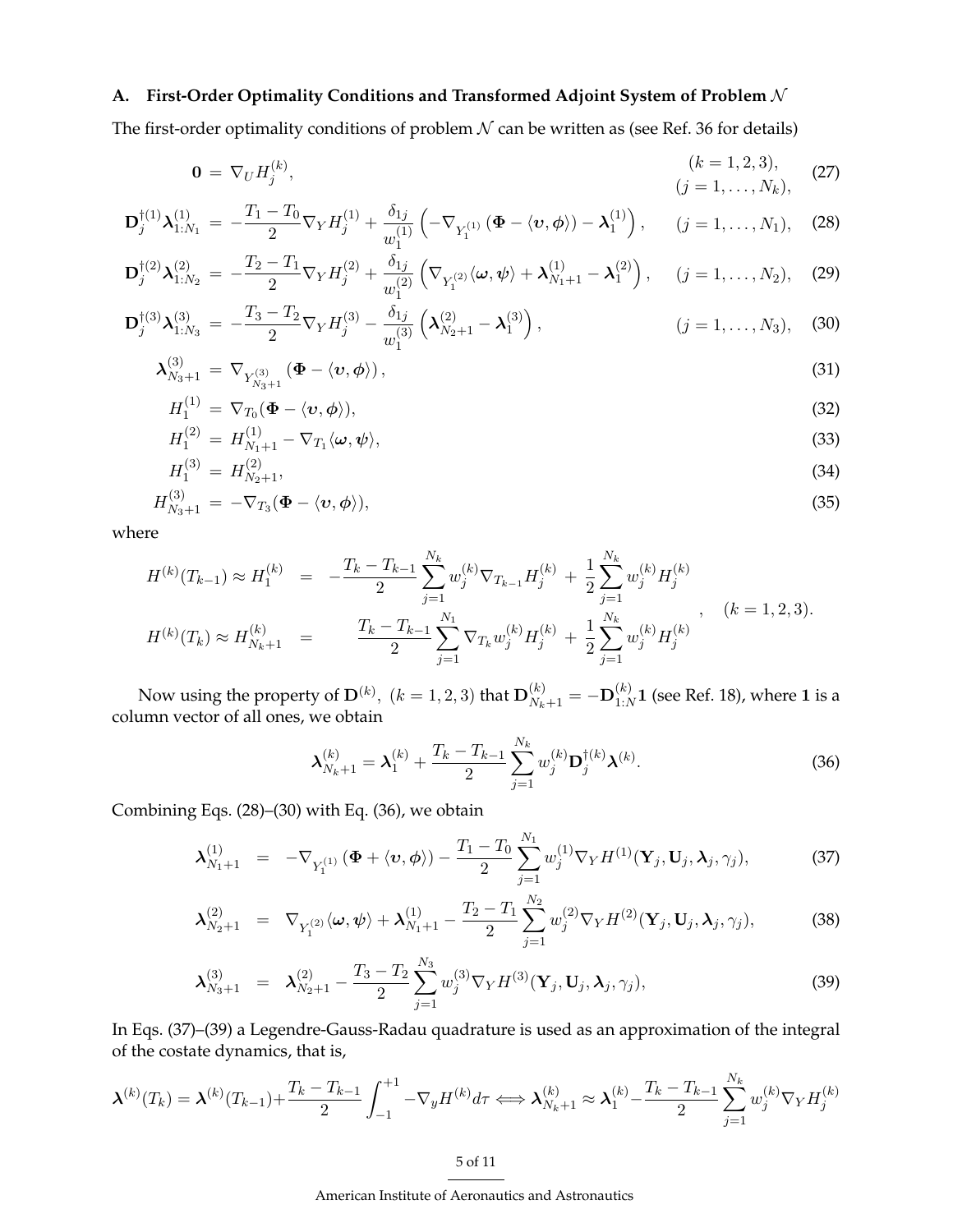has been used in each mesh interval. Thus, from Eqs. (37)–(39) we obtain

$$
\boldsymbol{\lambda}^{(1)}(T_0) \approx \boldsymbol{\lambda}_1^{(1)} = -\nabla_{Y_1^{(1)}} \left(\boldsymbol{\Phi} - \langle \boldsymbol{v}, \boldsymbol{\phi} \rangle\right),\tag{40}
$$

$$
\boldsymbol{\lambda}^{(2)}(T_1) \approx \boldsymbol{\lambda}_1^{(2)} = \boldsymbol{\lambda}^{(1)}(T_1) + \nabla_{Y_1^{(2)}} \langle \boldsymbol{\omega}, \boldsymbol{\psi} \rangle, \tag{41}
$$

$$
\boldsymbol{\lambda}^{(3)}(T_2) \approx \boldsymbol{\lambda}_1^{(3)} = \boldsymbol{\lambda}^{(2)}(T_2). \tag{42}
$$

Equations (40)–(42) show that the second terms on the right-hand sides of Eqs. (28)–(30) are approximately zero. This shows an equivalence between the transformed adjoint system of the finite dimensional NLP given by problem  $N$  and the first-order optimality conditions of the continuoustime optimal control problem M.

## **IV. Example**

Consider the following optimal control problem, denoted  $\mathcal{E}$ , obtained from Ref. 26:

$$
\mathcal{E} : \left\{ \begin{array}{ll}\text{Minimize } \frac{1}{2} \int_0^1 u^2 dt & \text{subject to} \\ v(t) = u, \\ v(0) = x(1) = 0, \\ v(t) = -v(1) = 1, \end{array} \right. \tag{43}
$$

It is seen that the second derivative of the state-inequality path constraint  $x(t) \leq \ell$  is an explicit function of the control variable. Consequently, the original state-inequality path constraint can be replaced by the tangency conditions

$$
\boldsymbol{\psi}(x(T_1), T_1) = \begin{bmatrix} x(T_1) - \ell \\ v(T_1) \end{bmatrix} = \mathbf{0}
$$
\n(44)

and control equality path constraint

$$
u(t) = 0, \qquad t \in [T_1, T_2]. \tag{45}
$$

The modified version of problem  $\mathcal E$ , denoted problem  $\mathcal F$  is then given as follows:

$$
\mathcal{F}: \left\{\begin{array}{rcl}\n\sum_{t} x & = & v, \\
\nabla_{t} v & = & u, \\
x(0) & = & x(1) = 0, \\
v(0) & = & -v(1) = 1, \\
x(T_1) & = & 0, \\
v(T_1) & = & 0, \\
u(t) & = & 0\n\end{array}\right.\n\tag{46}
$$

It is known for this example that the inequality path constraint is inactive for  $\ell > 1/4$ , is active at only a single point for  $1/6 < \ell \leq 1/4$ , and is active along a nonzero duration arc for  $0 < \ell \leq 1/6$ .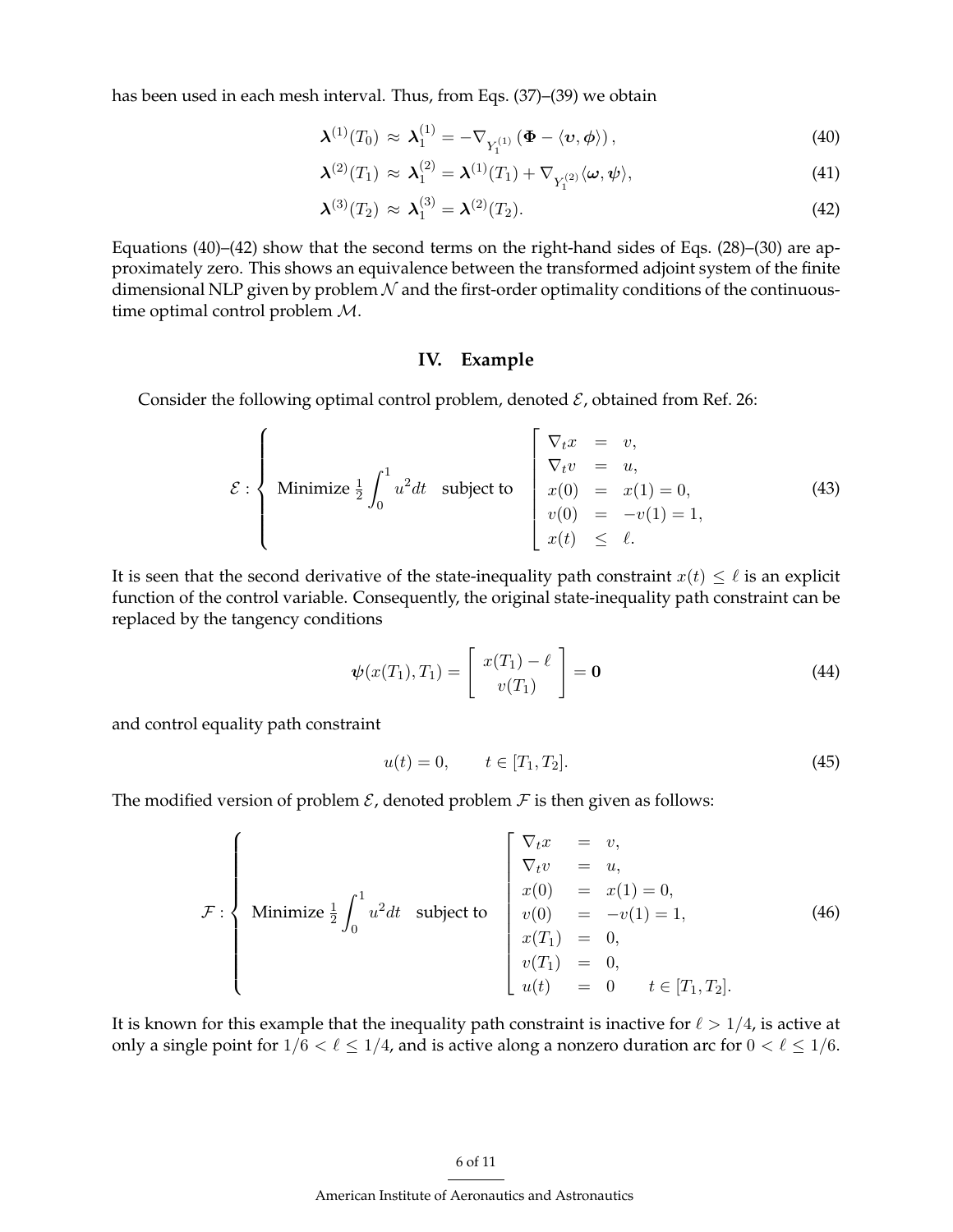In the case where  $0 < \ell \leq 1/6$ , the optimal solution is

$$
x^*(t) = \begin{cases} \ell \left[ 1 - \left( 1 - \frac{t}{3\ell} \right)^3 \right], & 0 \le t \le 3\ell, \\ \ell, & 3\ell \le t \le 1 - 3\ell, \\ \ell \left[ 1 - \left( 1 - \frac{1-t}{3\ell} \right)^3 \right], & 1 - 3\ell \le t \le 1, \end{cases} \qquad \lambda_x^*(t) = \begin{cases} \frac{2}{9\ell^2}, & 0 \le t \le 3\ell, \\ -\frac{2}{9\ell^2}, & 3\ell \le t \le 1, \end{cases}
$$

$$
v^*(t) = \begin{cases} (1 - \frac{t}{3\ell})^2, & 0 \le t \le 3\ell, \\ 0, & 3\ell \le t \le 1 - 3\ell, \\ -(1 - \frac{1-t}{3\ell})^2, & 1 - 3\ell \le t \le 1, \end{cases} \qquad \lambda_v^*(t) = \begin{cases} \frac{2}{3\ell} \left(1 - \frac{t}{3\ell}\right), & 0 \le t \le 3\ell, \\ \frac{2}{3\ell} \left(1 - \frac{1-t}{3\ell}\right), & 3\ell \le t \le 1, \\ \frac{2}{3\ell} \left(1 - \frac{1-t}{3\ell}\right), & 0 \le t \le 3\ell, \\ 0, & 3\ell \le 1 - 3\ell, \\ -\frac{2}{3\ell} \left(1 - \frac{1-t}{3\ell}\right), & 1 - 3\ell \le t \le 1 \end{cases},
$$

### **A.** Solutions to Problems  $\mathcal E$  and  $\mathcal F$

Solutions are now presented to problems  $\mathcal E$  and  $\mathcal F$  given in Eqs. (43) and (46), respectively), using the version of the Radau pseudospectral method presented in Section III. In order to compare the results obtained using the method developed in this paper against other standard formulations, problem  $\mathcal E$  was solved using both fixed and variable mesh points (referred to henceforth as problems " $\mathcal{E}_F$ " and " $\mathcal{E}_V$ ") while problem  $\mathcal F$  [that is, the formulation developed in this paper and referred to henceforth as problem " $\mathcal{F}_V$ "] was solved using variable mesh points. When fixed mesh points were used, the interior mesh points were placed at  $T_1 = 1/3$  and  $T_2 = 2/3$ . When variable mesh points were used,  $T_1$  and  $T_2$  were variables in both the continuous optimal control problem and the Radau pseudospectral discrete approximation. Because the optimal solution to this problem is a piecewise cubic, quadratic, and cubic polynomial in the first, second, and third mesh intervals, respectively, all three problems were solved using  $N_1 = 3$ ,  $N_2 = 2$ , and  $N_3 = 3$ LGR points. All problems were solved using the NLP solver SNOPT.<sup>37</sup> In all results that follows the state and costate are approximated using the piecewise Lagrange interpolating polynomial approximations.

Figure 1 shows the state and control for all three aforementioned problems. From these results, it is seen that even though the discrete solution to problem  $\mathcal{E}_V$  satisfies all the constraints at the *collocation points*, it is highly inaccurate and does not satisfy the inequality path constraint  $x(t) \leq \ell$ once it is interpolated. Next, it is seen that the solution of problem  $\mathcal{F}_V$  which corresponds to the method developed in this paper presented in Section III, produces an accurate state, control, and costate. Importantly, it is seen that including the tangency conditions and treating the mesh points as variables in the nonlinear programming problem (NLP), an accurate approximation to the start and terminus times of the path constraint activity is obtained, therefore capturing the discontinuities in the solution.

It can be shown that the discontinuity in the optimal costate is not unique. Specifically, this discontinuity can occur at either the entrance, exit, or both the entrance and the exit of a constrained arc. The problem formulation described in this paper (namely, problem  $\mathcal{F}_V$  in the case of this example), uniquely defines the costate discontinuity in such a manner that it will always occurs at only the start of the constrained arc. Thus, the method developed in this paper leads to solutions that resemble those described in Ref. 26. When solving problem  $\mathcal{E}$ , however, the discontinuity in the optimal costate is *not* uniquely defined and, as a result, it may be possible that the NLP solver will converge to one of the other possible solutions. Figure 2 shows the costate obtained for both these possible solutions. In particular, it is seen that the optimal costate obtained when solving problem  $\mathcal{F}_V$  contains a single discontinuity at the entrance of the constrained arc, while the op-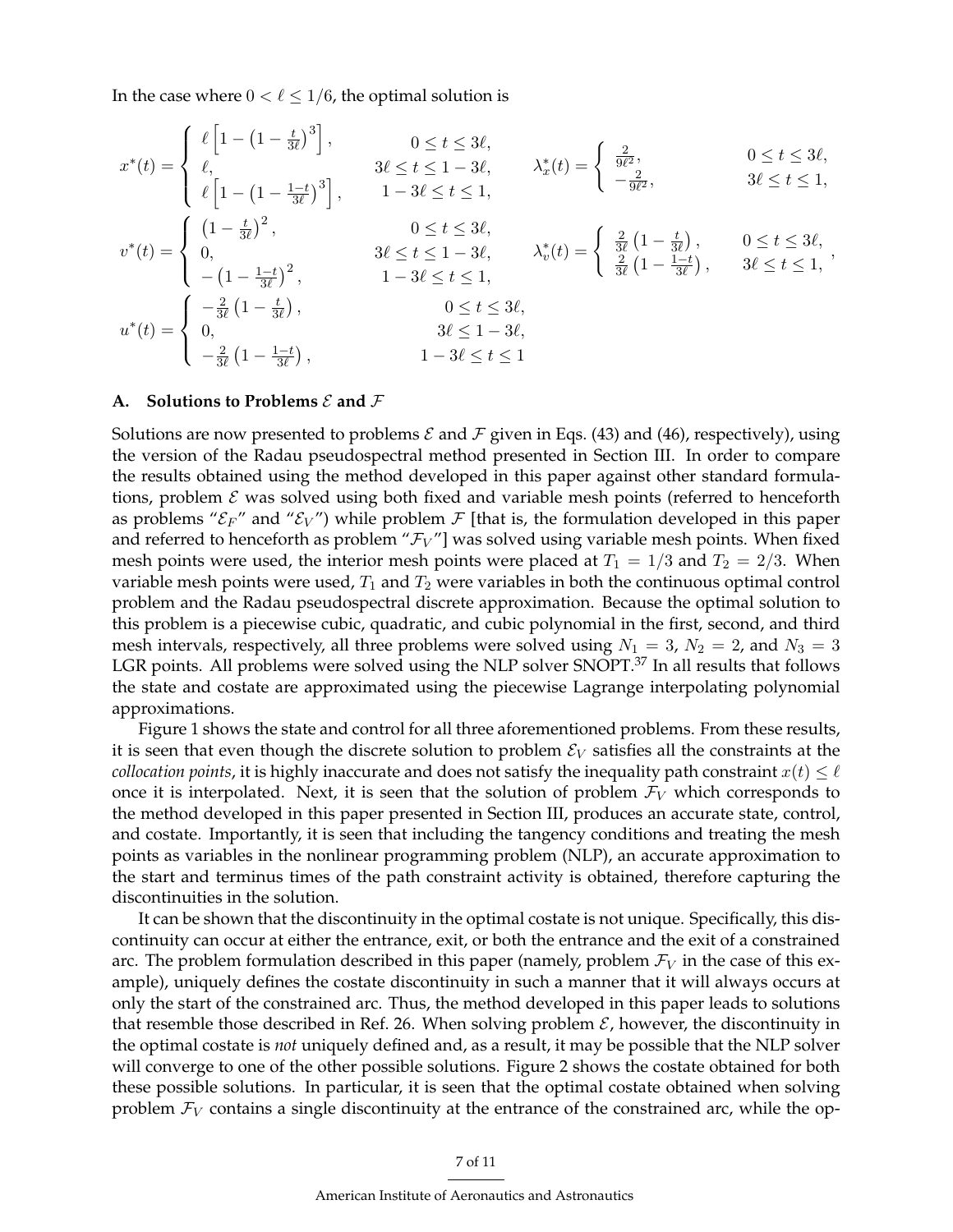timal costate obtained when solving problem  $\mathcal E$  contains discontinuities at both the entrance and exit of the constrained arc.



Figure 1: Radau pseudospectral solutions of the state,  $(x(t), v(t))$ , and control  $u(t)$ , for example obtained by solving problems  $\mathcal{E}_F$ ,  $\mathcal{E}_V$ , and  $\mathcal{F}_V$ .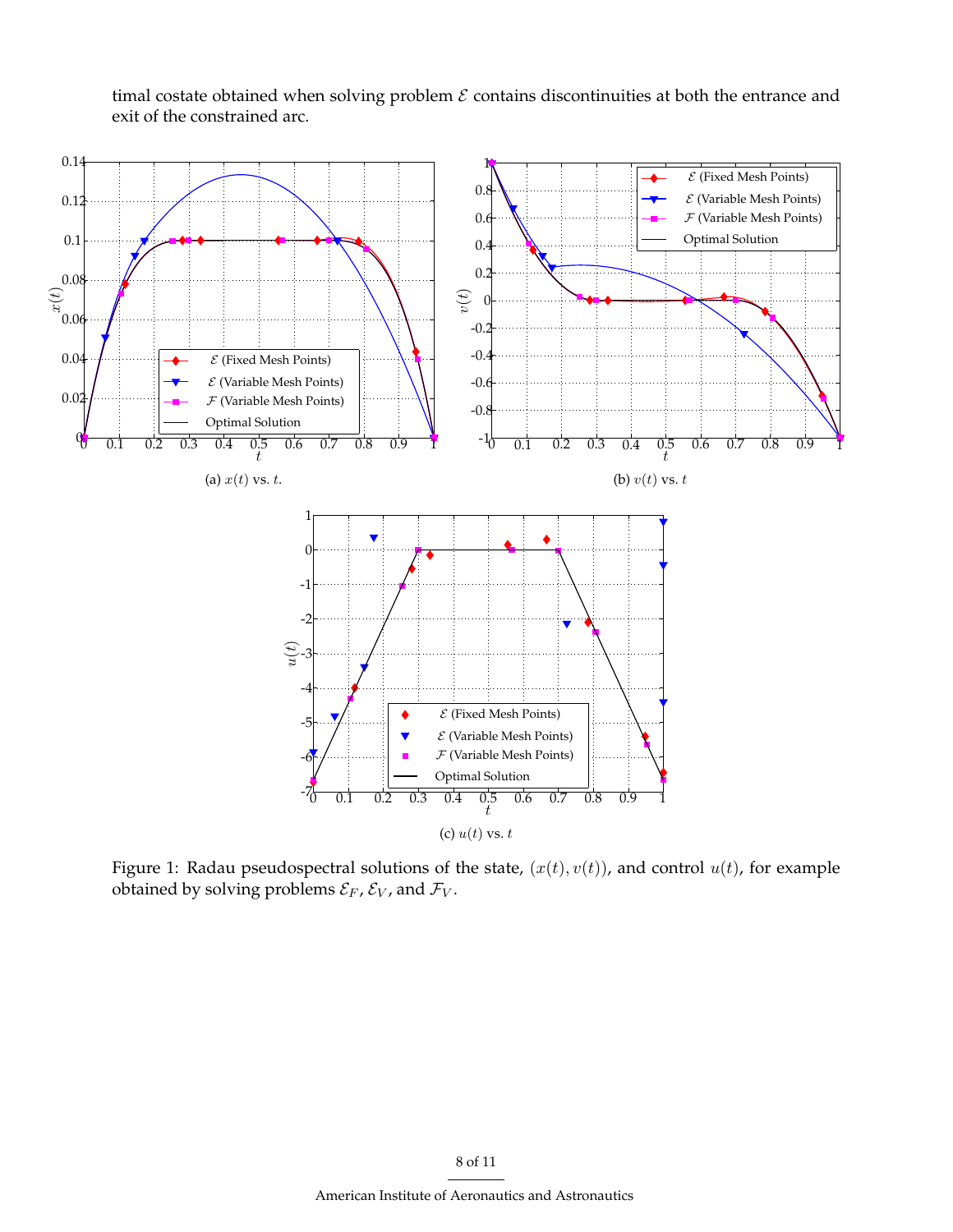

Figure 2: Radau pseudospectral solutions of the costate,  $(\lambda_x(t), \lambda_v(t))$ , for example obtained by solving problems  $\mathcal{E}_F$ ,  $\mathcal{E}_V$ , and  $\mathcal{F}_V$ .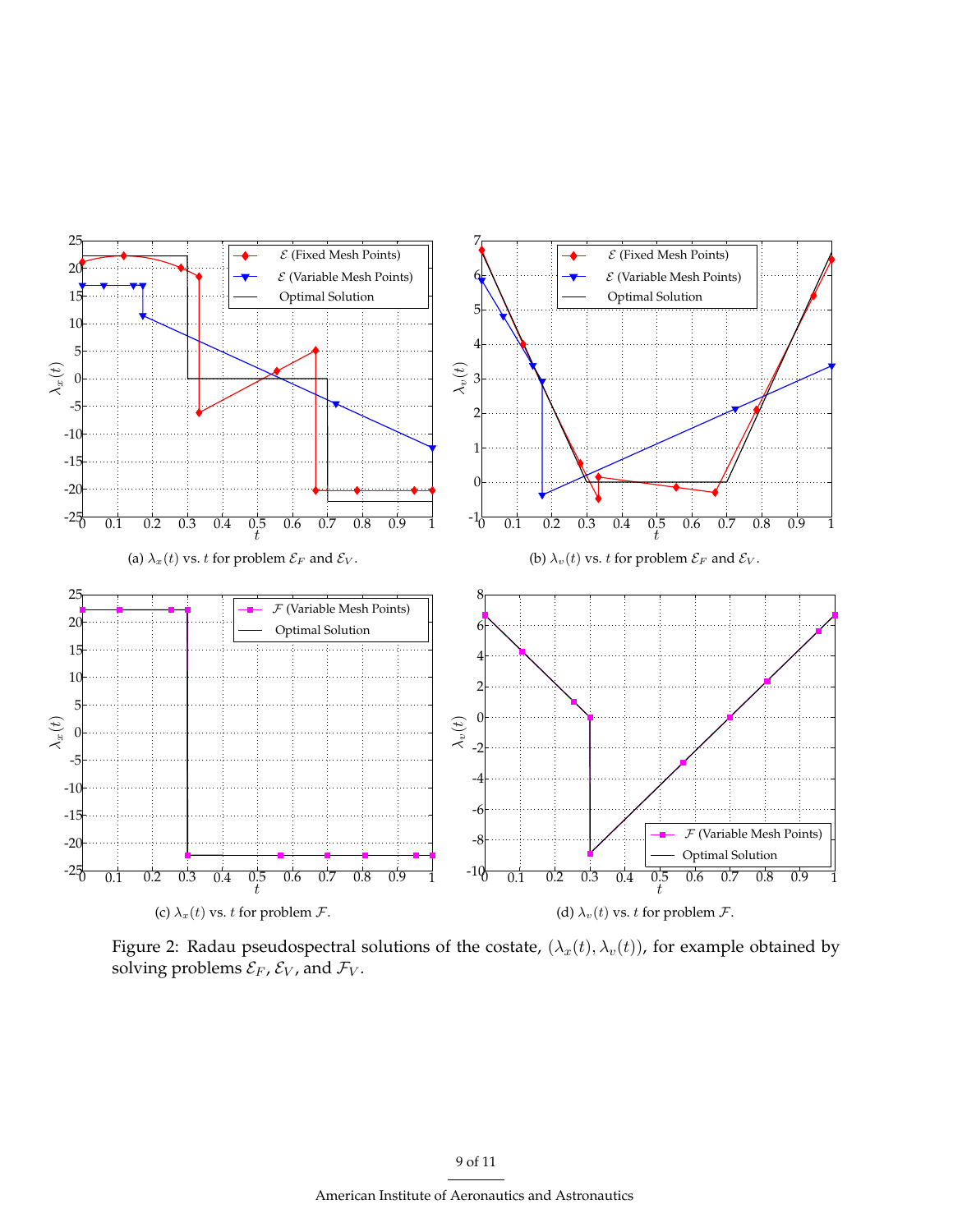## **V. Conclusions**

A direct collocation Radau pseudospectral method has been developed to discretize a stateinequality path constrained continuous-time optimal control problem. It was shown that by modifying the original state-inequality path constrained, adding a set of conditions that define the start of the constrained arc, and treating the mesh points as variables, the first-order optimality conditions of the Radau pseudospectral nonlinear programming problem are a discrete form of the first-order conditions obtained from the calculus of variations. A classic state-inequality constrained optimal control problem was studied in detail to demonstrate the improvement in the accuracy obtained using the approach developed in this paper over an unmodified Radau pseudospectral method.

## **References**

<sup>1</sup>Vlassenbroeck, J. and Dooren, R. V., "A Chebyshev Technique for Solving Nonlinear Optimal Control Problems," *IEEE Transactions on Automatic Control*, Vol. 33, No. 4, 1988, pp. 333–340.

<sup>2</sup>Vlassenbroeck, J., "A Chebyshev Polynomial Method for Optimal Control with State Constraints," *Automatica*, Vol. 24, No. 4, 1988, pp. 499–506.

 $3$ Elnagar, G., Kazemi, M., and Razzaghi, M., "The Pseudospectral Legendre Method for Discretizing Optimal Control Problems," *IEEE Transactions on Automatic Control*, Vol. 40, No. 10, 1995, pp. 1793–1796.

<sup>4</sup>Elnagar, G. and Razzaghi, M., "A Collocation-Type Method for Linear Quadratic Optimal Control Problems," *Optimal Control Applications and Methods*, Vol. 18, No. 3, 1998, pp. 227–235.

 $^5$ Elnagar, G. and Kazemi, M., "Pseudospectral Chebyshev Optimal Control of Constrained Nonlinear Dynamical Systems," *Computational Optimization and Applications*, Vol. 11, No. 2, 1998, pp. 195–217.

 $6E$ lnagar, G. N. and Razzaghi, M. A., "Pseudospectral Legendre-Based Optimal Computation of Nonlinear Constrained Variational Problems," *Journal of Computational and Applied Mathematics*, Vol. 88, No. 2, March 1998, pp. 363–375.

7 Fahroo, F. and Ross, I. M., "Costate Estimation by a Legendre Pseudospectral Method," *Journal of Guidance, Control, and Dynamics*, Vol. 24, No. 2, March–April 2001, pp. 270–277.

<sup>8</sup>Williams, P., "Jacobi Pseudospectral Method for Solving Optimal Control Problems," *Journal of Guidance, Control, and Dynamics*, Vol. 27, No. 2, March–April 2004, pp. 293–297.

<sup>9</sup>Williams, P., "Application of Pseudospectral methods for Receding Horizon Control," *Journal of Guidance, Control, and Dynamics*, Vol. 27, No. 2, 2004, pp. 310–314.

 $10$ Williams, P., "Hermite-Legendre-Gauss-Lobatto Direct Transcription Methods in Trajectory Optimization," *Americal Astronautical Society*, Spaceflight Mechanics Meeting, August 2005.

<sup>11</sup> Benson, D. A., *A Gauss Pseudospectral Transcription for Optimal Control*, Ph.D. thesis, Department of Aeronautics and Astronautics, Massachusetts Institute of Technology, Cambridge, Massachusetts, 2004.

 $12$ Benson, D. A., Huntington, G. T., Thorvaldsen, T. P., and Rao, A. V., "Direct Trajectory Optimization and Costate Estimation via an Orthogonal Collocation Method," *Journal of Guidance, Control, and Dynamics*, Vol. 29, No. 6, November-December 2006, pp. 1435–1440.

<sup>13</sup>Huntington, G. T., *Advancement and Analysis of a Gauss Pseudospectral Transcription for Optimal Control*, Ph.D. thesis, Massachusetts Institute of Technology, Cambridge, Massachusetts, 2007.

<sup>14</sup>Huntington, G. T., Benson, D. A., and Rao, A. V., "Optimal Configuration of Tetrahedral Spacecraft Formations," *The Journal of the Astronautical Sciences*, Vol. 55, No. 2, April-June 2007, pp. 141–169.

 $15$ Huntington, G. T. and Rao, A. V., "Optimal Reconfiguration of Spacecraft Formations Using the Gauss Pseudospectral Method," *Journal of Guidance, Control, and Dynamics*, Vol. 31, No. 3, May-June 2008, pp. 689–698.

<sup>16</sup>Kameswaran, S. and Biegler, L. T., "Convergence Rates for Direct Transcription of Optimal Control Problems Using Collocation at Radau Points," *Computational Optimization and Applications*, Vol. 41, No. 1, 2008, pp. 81–126.

<sup>17</sup>Fahroo, F. and Ross, I. M., "Direct Trajectory Optimization by a Chebyshev Pseudospectral Method," *Journal of Guidance, Control, and Dynamics*, Vol. 25, No. 1, 2002, pp. 160–166.

<sup>18</sup>Garg, D., Patterson, M. A., Darby, C. L., Francolin, C., Huntington, G. T., Hager, W. W., and Rao, A. V., "Direct Trajectory Optimization and Costate Estimation of Finite-Horizon and Infinite-Horizon Optimal Control Problems via a Radau Pseudospectral Method," *Computational Optimization and Applications*, Vol. 49, No. 2, June 2011, pp. 335–358.

<sup>19</sup>Garg, D., Patterson, M. A., Hager, W. W., Rao, A. V., Benson, D. A., and Huntington, G. T., "A Unified Framework for the Numerical Solution of Optimal Control Problems Using Pseudospectral Methods," *Automatica*, Vol. 46, No. 11, December 2010, pp. 1843–1851.

#### 10 of 11